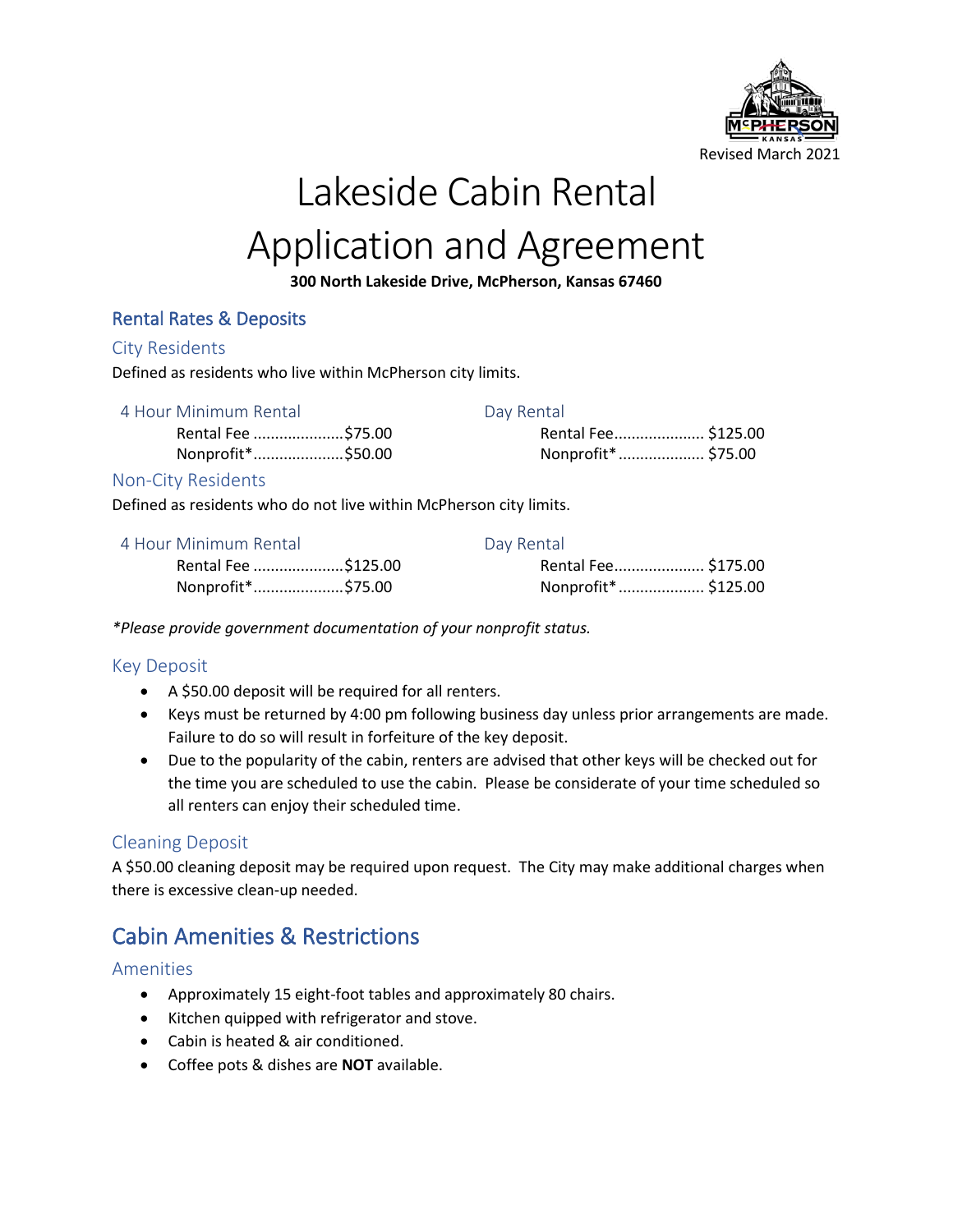

### Restrictions

- Smoking & alcoholic beverages are not allowed on premises.
- No animals are permitted, except those used for service.
- No garage sales, public auctions, pop up businesses, or other commercial enterprises.
- The cabin is primarily used for family and social gatherings. Other use may be authorized on an individual basis.
- Hold dates or rain dates are not allowed due to numerous requests for the building.
- The fireplace is off limits to all renters.
- All rental rules subject to immediate change by the City Commission.

### Responsibilities

Renters

- Renter is responsible for their possessions. The City will not be responsible for any losses of or damage to personal property.
- Undersigned agrees to be liable for any physical damage to the facility more than normal wear and tear. The amount of damages shall equal the sum necessary to return the property to its condition prior to the rental term. Any City labor utilized shall be billed at reasonable rates.
- Undersigned shall be responsible for all guests, invitees, and other permitted parties.

### **City**

• The City's liability for injury or damage sustained by anyone using or occupying the building while rented is limited as provided in the Kansas Tort Claims Act as amended to date, and other applicable Kansas Statues.

## Contact Information

### City of McPherson Park Department

607 West First Street, McPherson, KS 67460 Phone: (620) 245-2565 After Hours: (620) 245-2400

Arrangements to meet with a custodian concerning various details may be made by calling the City offices at (620) 245-2535.

\*\*COVID-19 protocols may limit rentals according to local health and safety standards.